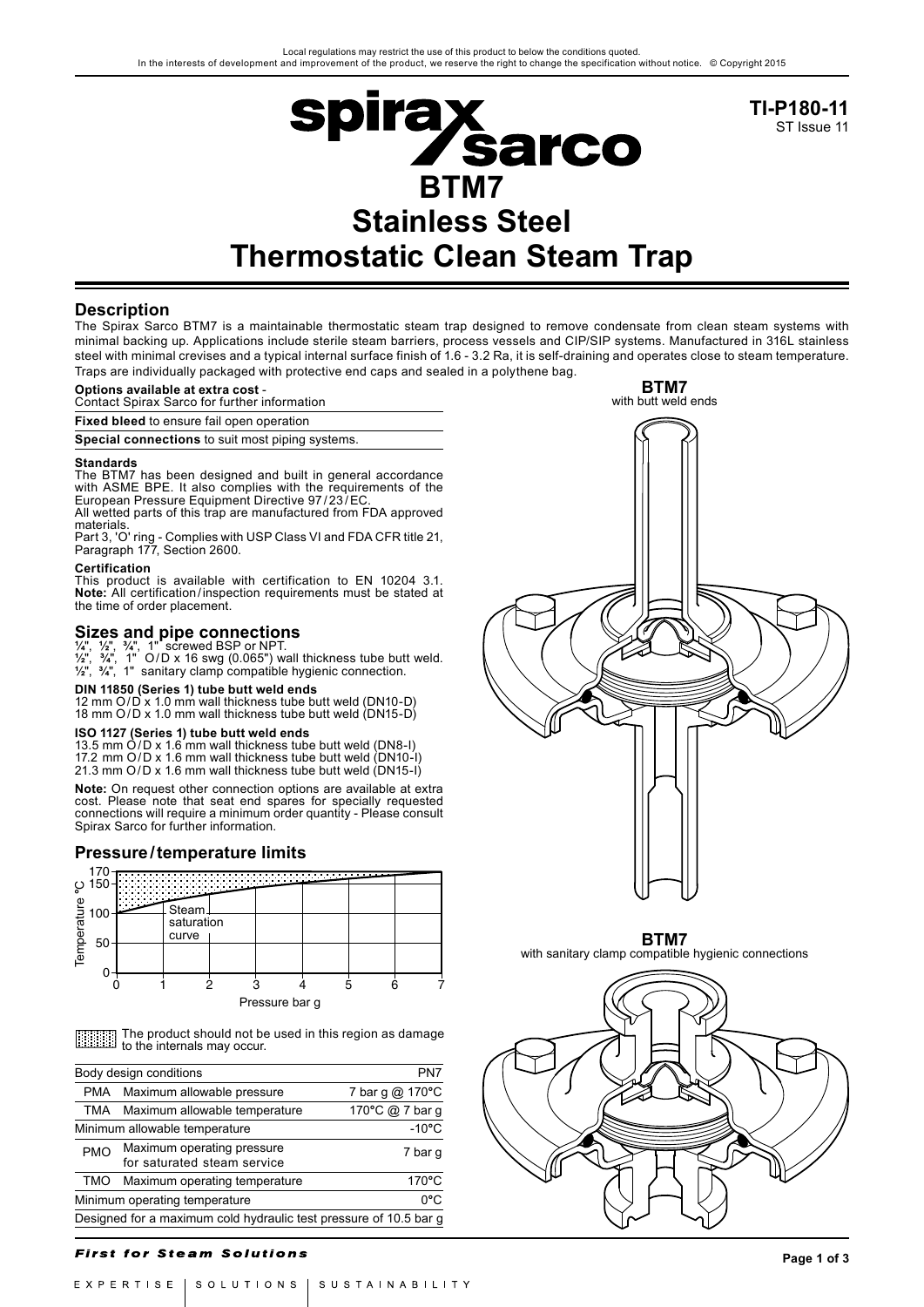



# **Materials**

|   | No. Part                | <b>Material</b>            |                    |
|---|-------------------------|----------------------------|--------------------|
|   | Body (inlet)            | Stainless steel            | AISI 316L (1.4404) |
| 2 | Body with seal (outlet) | Stainless steel            | AISI 316L (1.4404) |
| 3 | 'O' ring                | <b>FKM</b>                 |                    |
| 4 | Flement                 | Stainless steel            | AISI 316L (1.4404) |
| 5 | Nuts and bolts          | Stainless steel            | BS 6105 Gr. A4 80  |
|   | Washers                 | Austenitic stainless steel |                    |